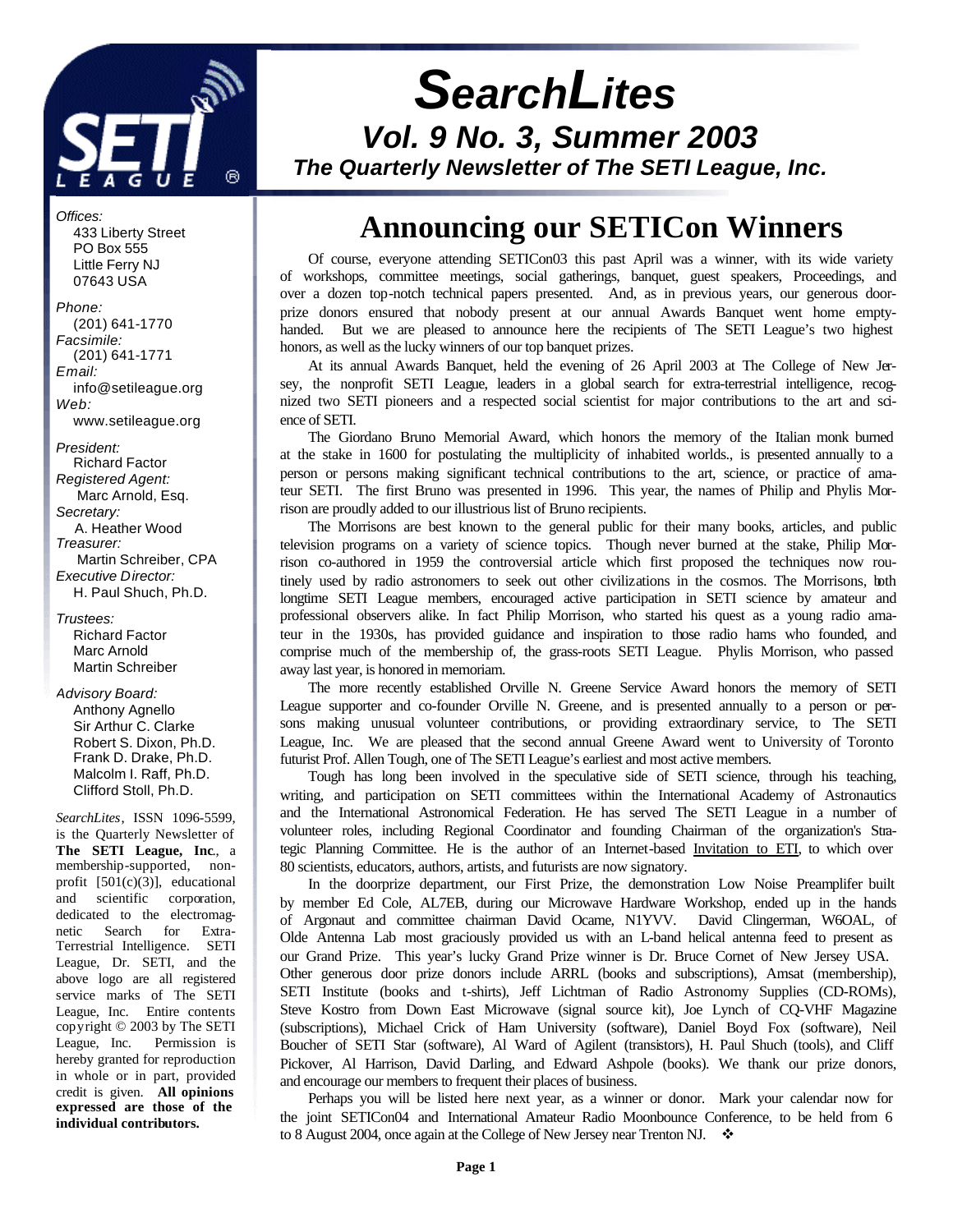## **It's True, Men Really Are from Mars**

*And so are women, thanks to an invasion by Red Planet microbes*

#### **by Paul Davies (astrobiology@els.mq.edu.au) from The Guardian, 30 Oct. 2002, used by permission**

A hundred years ago it was widely believed that there was life on Mars. The American astronomer Percival Lowell even produced detailed maps of canals he claimed had been constructed by water-deprived Martians. Then in the 1960s space probes sent to Mars failed to reveal any sign of life, let alone intelligent canalbuilding life. But the coup de grace came in 1977 when the US space agency NASA landed two Viking spacecraft on the Martian surface with the specific aim of searching for signs of biological activity. Not so much as a bacterium was found. The surface of Mars appeared to be a freeze-dried desert, utterly hostile to any form of life.

Today this pessimistic assessment seems too hasty. I believe not only that Mars has harboured life, but it may actually be the cradle of life. This conclusion arises because of the recent discovery that our biosphere extends deep into the bowels of the Earth. Microbes have been found thriving at depths of several kilometres, inhabiting the pore spaces of apparently solid rock. Genetic studies suggest these deep-living organisms are among the most ancient on the planet. They are, in effect, living fossils.

Because temperature sharply rises with depth, the subterranean microbes tend to be extremely heat-tolerant. There is, however, a limit. Estimates suggest that 150C is probably an upper bound for life as we know it. After Earth formed about 4.5bn years ago it remained very hot, both from enhanced radioactivity and the violence of the planet's birth. Temperatures below ground would have been lethal, even for heat-loving microbes. On the other hand the surface was pretty uncongenial too. Astronomers think that for about 700m years a barrage of giant asteroids pounded the planet. The big impacts would have swathed the globe with incandescent rock vapour, boiling the oceans and sterilising the rock beneath.

By contrast, Mars cooled quicker because it is smaller. The comfort zone for deep-living, heat-tolerant microbes would have been deeper sooner. All in all, the Red Planet offered a more favourable habitat for life during the early history of the solar system. We don't know where life began, but a kilometre or two below the surface of Mars seems a good place. How, then, did life get from Mars to Earth? The answer is straightforward. The same asteroid impacts that made early life so hazardous

also served to splatter vast quantities of Martian rock around the solar system. A fraction of this hits Earth; indeed, it does so today. So far, a couple of dozen meteorites have been found that can be traced back to Mars.

If there was life on Mars, then it is possible that some Martian microbes will have hitched a ride inside the ejected rocks and made their way to Earth. When I suggested this idea about 10 years ago, few scientists took it seriously. They found it incredible that any form of life could survive being blasted off a planet and subjected to the inhospitable environment of outer space. Yet evidence is steadily growing that microbes could withstand the violence of ejection, the savage radiation of interplanetary space, as well as the heat of atmospheric reentry. Studies of the Martian meteorites show they were not highly shock-heated when propelled into space. As for the microbes, cocooned inside rocks a metre or more across, they would be shielded from the worst effects of radiation.

Initially Mars was the more bio-friendly planet; Earth was a scalding hell. Once life got going on the Red Planet, it quickly spread through the subsurface zone - a good refuge from impacts. However, those microbes living near ground zero of a major impact would have been flung into orbit round the sun. The lucky ones, buried deep inside large boulders, could have survived in space for millions of years. A few of those boulders would, over such durations, hit the Earth. Although many microbes would perish in space, and more would die on high-speed entry to Earth's atmosphere, it would take just one viable organism to seed our planet with life.

One of the puzzles about life's appearance on Earth is that it happened so quickly after the bombardment abated about 3.8bn years ago. There are distinct traces of life in Australia dating from 3.5bn years ago, and hints of life in rocks from even earlier times. This is readily explained if life came from Mars. We can imagine a continuing rain of microbe-laden Martian debris falling on Earth during the bombardment. As soon as conditions finally settled down, these colonists would have flourished. Martian life probably established itself here many times, only to be destroyed by the next big impact. If I am right, then you and I are the direct descendants of the first Martians able to burrow hot and deep, and ride out the remaining fury of the cosmic bombardment.

*Paul Davies is a member of the Australian Centre for Astrobiology in Sydney and a visiting professor at Imperial College. His book The Fifth Miracle: the Search for the Origin of Life is published by Penguin.*  $\mathbf{\hat{P}}$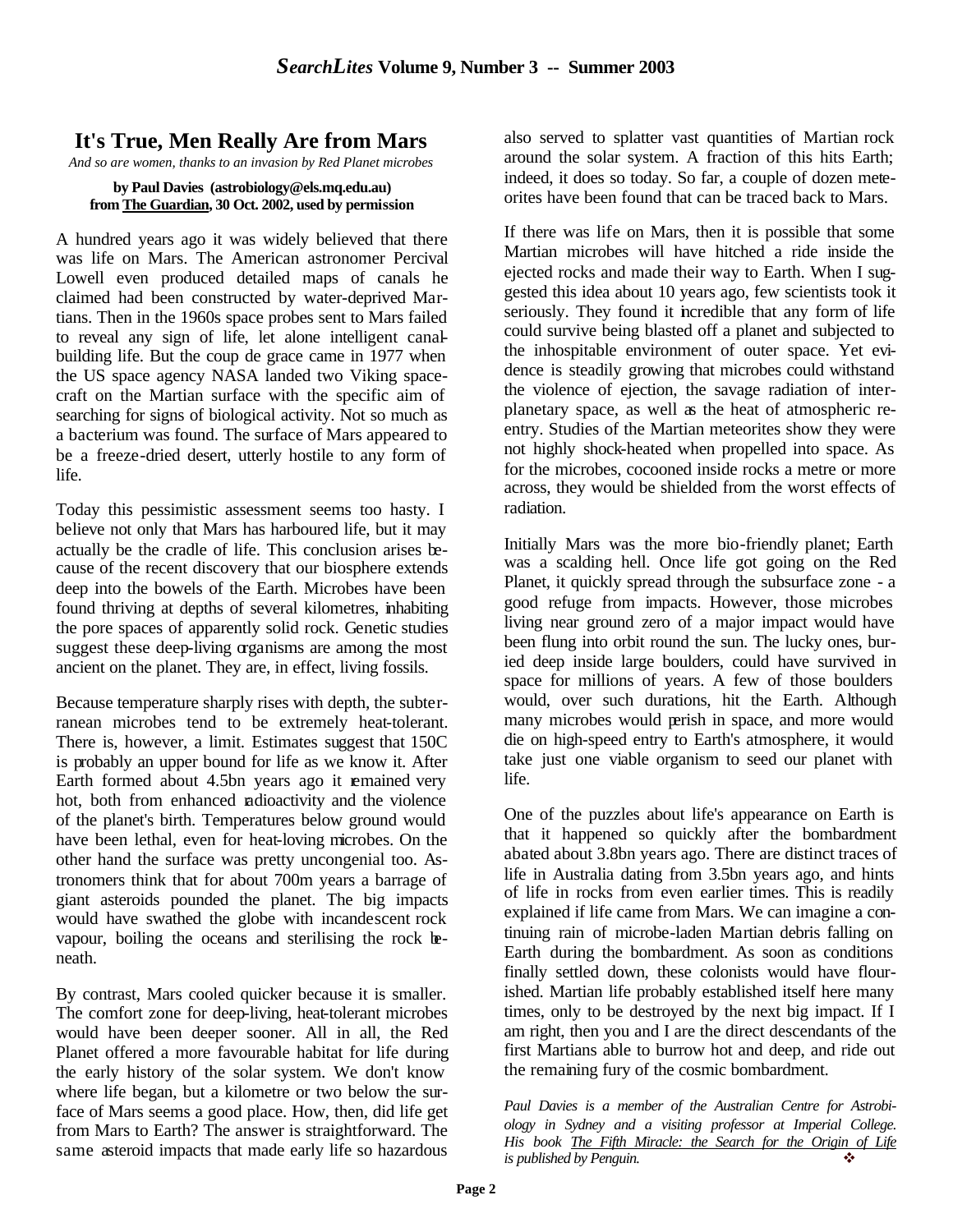# **Extraterrestrial DX Circa 1924: "Will We Talk to Mars in August?"**

## **Copyright © 2000 by Thomas H. White**

When someone on Earth hears a radio station, it is safe to  $a$ sume the signals originated on Earth. However, in the summer of 1924 there wasn't the same certainty. In August some were carefully making last minute adjustments to their radio sets, hoping to hear signals from Mars. Some, thanks to stations like WHAS, would temporarily claim success.

Today, because of the various landings on Mars, the red planet is seen as a vast and probably lifeless desert. But in 1924 there was reason to believe that extensive vegetation, and perhaps even advanced life, existed on the red planet. Some even believed that Martian inhabitants would be far superior to human beings. Astronomer Percival Lowell had been the United States' foremost proponent of the existence of an advanced Martian civilization. In a series of writings Lowell claimed his telescopic observations had revealed, on especially clear nights, an intricate network of lines on the Martian surface. He hypothesized that these lines were a complex canal system, used to irrigate the dying planet with water drawn from the polar ice caps. Most other doservers saw only vague shadings on a smudgy sphere, distorted by the Earth's atmospheric turbulence. But if Lowell's observations were correct, then an advanced civilization must have existed on Mars, and might still exist. Communication with these beings promised great scientific revelations.

Over the years there had been various proposals for contacting Mars. Flashing a series of bright lights towards the planet had been suggested by the electrical experimenter Nikola Tesla, but never attempted. A New York Times editorial endorsed the suggestion that a proof of the Pythagorean theorem be carved on a vast scale on the Siberian steppes. Not only would this be big enough for easy viewing, but the canal-digging Martians would be favorably impressed with our own engineering and mathematical skills. A little known Clark University professor by the name of R. H. Goddard was experimenting with rocketry, which he claimed would one day link the planets, but his work was still barely getting off the ground.

Thanks to the march of science, Earth now had a powerful new communication tool -- radio. During the previous four years millions had witnessed, in their own living rooms, the miracle of capturing voices from half a continent away. The previous November some had received transatlantic signals exchanged during the International Radio Week tests. Would not a Martian civilization, builders of a canal system far beyond the capabilities of humans, be thoroughly versed in the advanced use of radio? On earlier close passes, perhaps over many thousands of years, Mars might have fruitlessly attempted to hail its backward neighbor. Earthlings now had the technology required to receive signals across vast expanses of space. On August 23rd Mars and Earth would come to within 55.7 million kilometers of each other, their closest approach since 1804. Perhaps for the first time the Martians would find us listening.

In spite of skepticism (the Marconi organization called it a "fantastic absurdity"), plans were organized on various fronts. Apparently no attempt was made to transmit signals to Mars. Transmitter powers were too limited, and it was known that the newly discovered Heaviside Layer (ionosphere) would absorb and scatter any signals sent from Earth on the frequencies then in use. (Although no doubt some announcers couldn't resist the temptation to say hello "to our Martian listeners".) It was hoped that more powerful Martian transmissions would be able to bridge the gap. Thus, the task on Earth would be to intercept these transmissions. And every home with a radio was a potential detector.

Professor David Todd, former head of the Amherst College astronomy department, worked to organize radio silent periods, to aid the reception of any interplanetary signals. Major General Charles Saltzman responded by ordering all American military stations to monitor and report any unusual signals, but he didn't order any cutback in normal transmissions. Admiral Edward W. Eberlen, Chief of Naval Operations, did the same for his branch of the military. Professor Todd had requested that every radio station maintain a five minute silence each hour over a two day period. Only WRC in Washington, DC appears to have complied with this request, although officials in other nations were reported "interested".

Interpretation of the signals also merited attention. A Martian broadcast might be in the form of a speech delivered in an alien tongue, or Earth might be serenaded by a lilting Martian tune. But most expected any transmissions to use a code based on some mathematical key. William F. Friedman, Chief of the Code Section in the Office of the Chief Signal Officer of the Army, announced he was available to interpret any otherworldly codes. Friedman had already gained recognition by deciphering a series of messages between two defendants in the Teapot Dome scandal.

Monitoring centered on Saturday night, when the two planets were at their closest. However, strange signals were reported even before the nearest approach of the planet. Radio operators in Vancouver reported on Thursday that they were receiving a series of "four groups of dashes in groups of four". Both the form and origin of the strange signals were unidentified, and a close watch was promised. In London a specially constructed 24-tube set picked up "harsh notes" of an unknown origin. WOR engineers in Newark, New Jersey reported similar sounds at nearly the same wavelength. A Bostonian reported a strange ringing, ending with an abrupt "zzip".

Into the midst of all this activity marched WHAS in Louisville, Kentucky. By coincidence, military maneuvers near Louisville were scheduled on Friday, the day before Mars' closest approach. (Mars was, after all, the god of war). WHAS saw the maneuvers as an opportunity to score a first, and scheduled a special half hour program, where for the first time a "war" correspondent would broadcast live the progress of the mock battle. Credo Fitch Harris, then manager of WHAS, reported on the events in his book "Microphone Memoirs". WHAS's innovative program featured a remote broadcast carried by telephone lines direct from the "front". A Colonel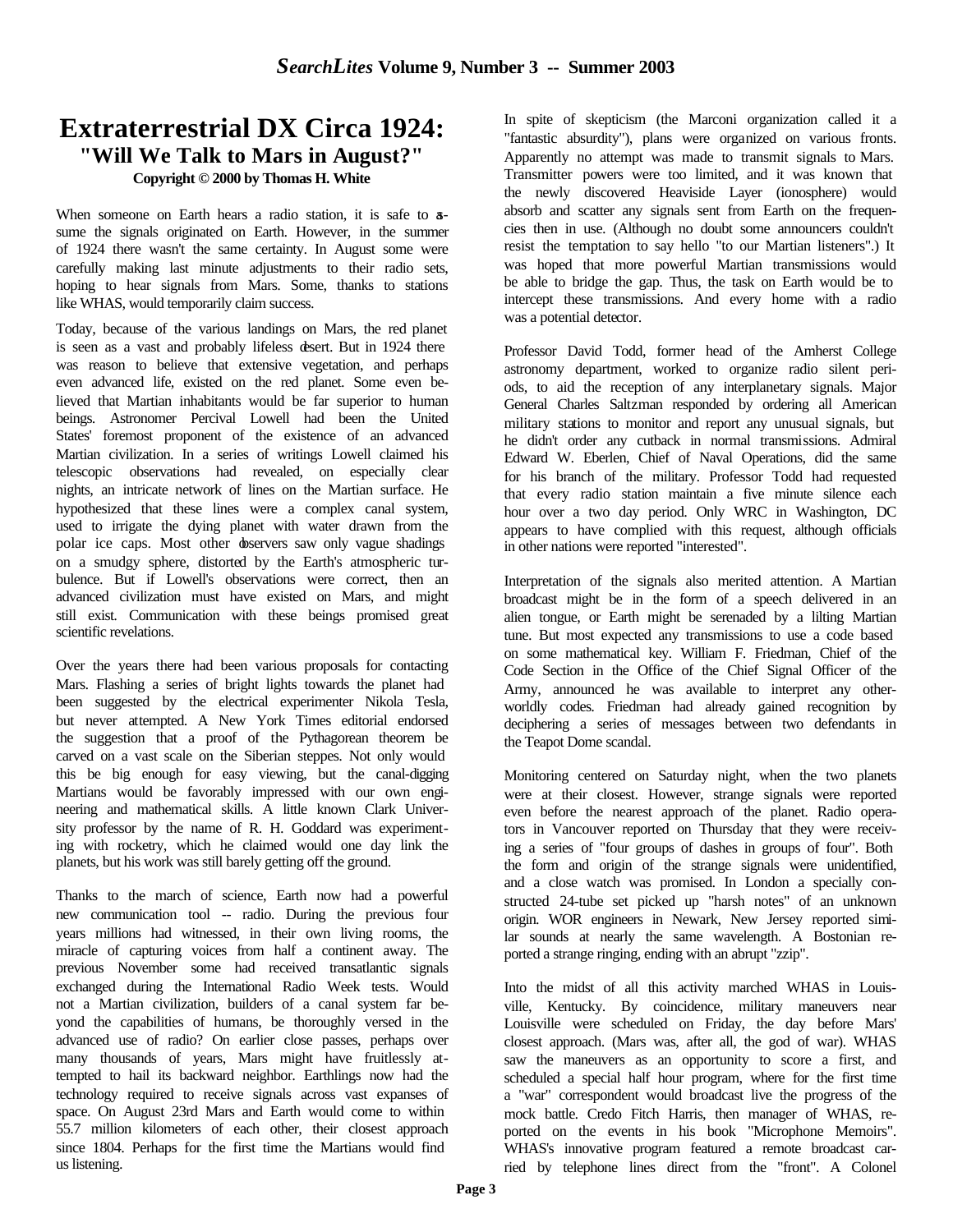Hamer provided commentary. By chance he was located between two three-inch field artillery pieces firing in an alternating sequence at four times per minute. Scattered small arms fire could be heard at the same time. Because the colonel's remarks ended a few minutes earlier than expected, the close of the program consisted solely of the sounds of the firing of the artillery and small arms, unbroken by any announcements.

According to Mr. Harris, this final segment was thought by some listeners to have originated from Mars. Imagine the reaction of an unsuspecting person, searching for evidence of Mars, coming across this odd program. (Most schedules listed WHAS as carrying orchestra music at this time.) Every fifteen seconds a loud "bong" was heard, as the loud artillery reports overwhelmed the microphone. In between the small arms firing sounded like a strange code, clearly not Morse. Could it be Mars? Could it be anything but Mars?

Eventually the various mysterious reports were sorted out. The operators of the 24-tube set decided they had heard nothing more exotic than "a combination of atmospherics and heterodyning". (RCA engineers calculated that, for the signals to have originated from Mars, a one million megawatt transmitter, consuming the equivalent of 2.7 million metric tons of coal hourly was required. The engineers suggested that the Martians had better outlets for their talents and resources). The Vancouver signals were identified as a new type of beacon being developed to aid navigation in Washington state inland waterways. And although WHAS eventually took great pride in its contribution to the confusion, as Credo Harris' book greatly overstates the number of reports that could be traced to WHAS, everyone eventually figured out the true nature of the mock battle broadcasts.

The final consensus was that there was no evidence the red planet had shown any interest in talking to us, although, as noted by the New York Times, "...men would never cease trying to establish communication with Mars". Camille Flammarion, 82 year old French astronomer, was confident not only that the Martians were far superior to Earthlings, but that they ultimately would contact us through the means of mental telepathy. (Fourteen years later Orson Welles' famous "War of the Worlds" broadcast would convince many that the Martians were indeed making an unexpected direct, and very unwelcome, contact.)

Perhaps it's best that Mars turned out not to have any radio stations. It's difficult enough having to regulate radio on an earthly scale. Having to include other planets in regulatory agreements would just make things even more complicated.

By the way, I just noticed something. *No one ever explained where the Boston "zzip" signals came from...* 

> **Editor's Note:** Mr. White maintains an excellent collection of articles on his *United States Early Radio History* website, at  $\langle \text{http://www.ipass.net/~whitetho>}{\bullet}$

## **Event Horizon**

SearchLites' readers are apprised of the following conferences and meetings at which SETI-related information will be presented. League members are invited to check our World Wide Web site (www.setileague.org) under *Event Horizon*, or email to us at info@setileague.org, to obtain further details. Members are also encouraged to send in information about upcoming events of which we may be unaware.

**May 3 - 4, 2003:** *Trenton Computer Festival*, Edison NJ.

**May 16 - 18, 2003:** *Dayton Hamvention*, Dayton OH.

**May 23 – 26, 2003:** *Balticon 37*, Baltimore MD.

**June 20 - 22, 2003:** *ARRL National Convention and HamCom 2003*, Arlington TX.

**July 24 - 27, 2003:** *Central States VHF Conference*, Tulsa OK.

**July 27 - 30, 2003:** *SARA Conference*, NRAO Green Bank WV.

**August 22 - 24, 2003:** 29th *Eastern VHF/UHF Conference*, Enfield CT.

**August 28 - September 1, 2003:** *Torcon 3* World Science Fiction Convention, Toronto ON Canada.

**August 30 - 31, 2003:** *UKW-Tagung* 48th VHF Convention, Weinheim Germany.

**September 5 - 7, 2003:** *Third European Radio Astronomy Congress*, Heppenheim Germany.

**September 25 - 28, 2003:** *Microwave Update*, Seattle WA.

**September 29 - October 3, 2003:** 54th *International Astronautical Congress*, Bremen, Germany.

**October 11 - 12, 2003:** *Mid-Atlantic VHF Conference* and *32nd Annual Pack Rat Flea Market*, Trevose PA.

**October 17 - 19, 2003:** *AMSAT Space Symposium*, Toronto Canada.

**October 18 - 19, 2003**: *ARRL EME Contest*, first weekend. Listen for the W2ETI Moonbounce Beacon on 1296.000 MHz.

**November 15 - 16, 2003:** *ARRL EME Contest*, second weekend. Listen for the W2ETI Moonbounce Beacon on 1296.000 MHz.

**December 12 - 14, 2003**: *Philcon '03*, Philadelphia PA.

**February 6 – 8, 2004:** *Tropical Hamboree,* Miami FL.

**February 13 – 15, 2004:** *HamCation 2003,* Orlando FL.

**March 12 – 14, 2004:** *Contact 2004 – Mars, Myth and Reality*, Mt. View CA.

**April 17, 2004:** *Sixth Annual SETI League Ham Radio QSO Party*; 14.204, 21.306, and 28.408 MHz.

**August 6 - 8, 2004:** *SETICon 04* SETI League Technical Symposium and Annual Membership Meeting, in conjunction with the *11th International Ham Radio Moonbounce Conference*, The College of New Jersey, Ewing (Trenton area) NJ.

**September 2 - 6, 2004:** *Noreascon Four* World Science Fiction Convention, Boston MA.

**October 4 - 8, 2004:** 55th *International Astronautical Congress*, Vancouver BC Canada.

**August 4 - 8, 2005**: *Interaction* World Science Fiction Convention, Glasgow, Scotland UK.

**October 17 – 21, 2005:** *56th International Astronautical Congress,* Fukuoka Japan. v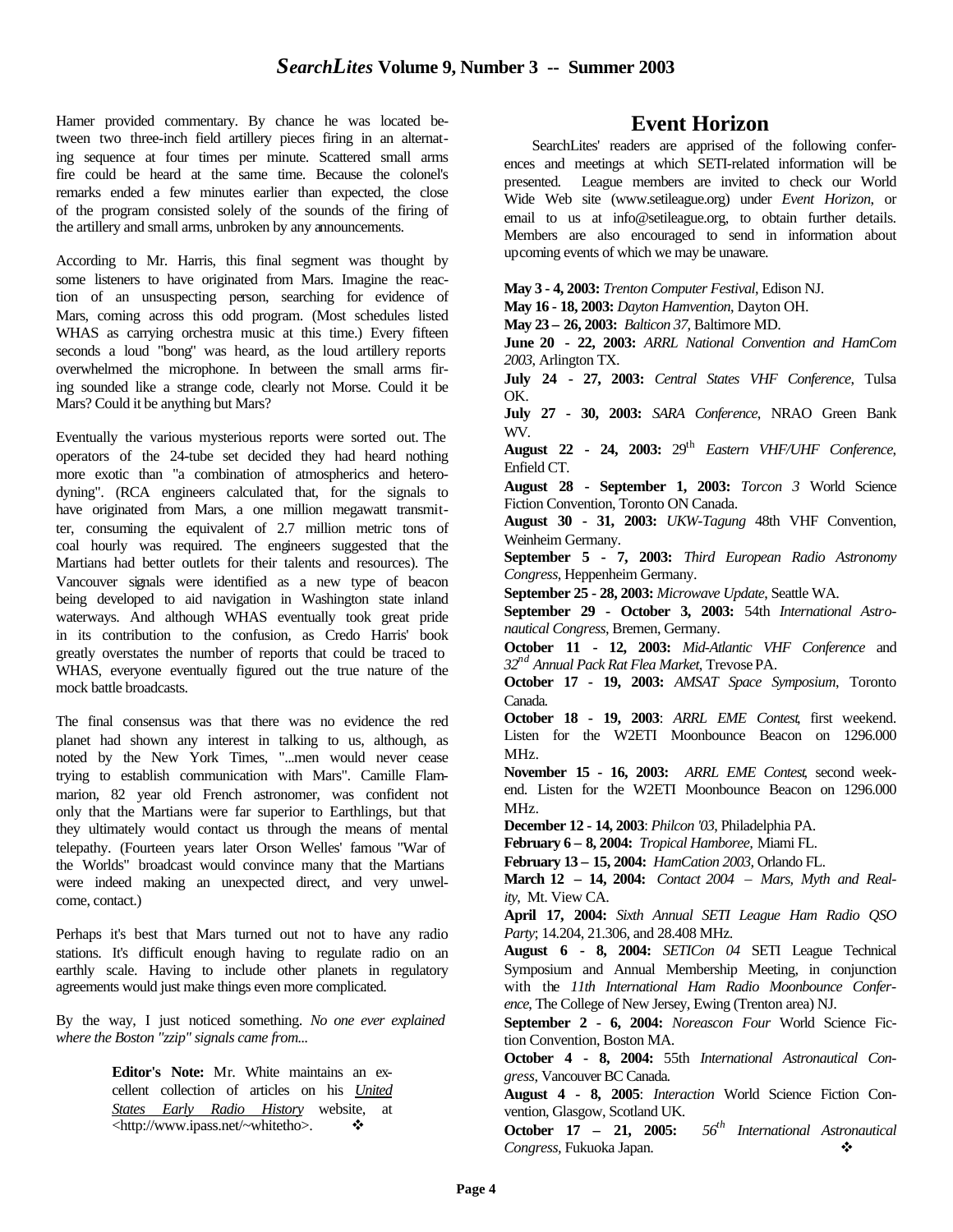# **An Interview with Dr. SETI ®**

conducted by Nilanjana Sarker (nilanjana\_s@hotmail.com) Department of English, Edinboro University of Pennsylvania

**Ms. Nilanjana Sarker:** The government is spending billions of dollars on making nuclear weapons which could wipe out the whole human race at once. On the other hand NASA stopped the funding of SETI. Do you think this was a right thing to do?

**Dr. H. Paul Shuch:** That's rather a loaded question, framed to elicit an emotional, rather than a rational, response. Nevertheless, I will endeavor to answer it rationally.

By "the government" I presume you mean the US government. I was not aware that, with the cold war having ended, they were still spending "billions of dollars on making nuclear weapons." It may be true, but I'd want to check the facts before accepting that statement at face value.

I don't think SETI funding should have been cancelled. On the other hand, I don't think science funding should be predicated on whether or not we engage in weapons programs. If it were my choice of budget items, I would favor science over weapons of mass destruction, to some extent. But I am not Congress, just one voter out of a hundred million.

The fact is, Congress had the power to cancel NASA SETI, and they exercised it. There's nothing we can do about that, unless we choose to become political lobbyists (we're not; we're scientists). What we *can* do is make sure that SETI survives, despite the lack of Government funding. And we've modestly successful in that pursuit.

**Ms. Sarker:** How is the professional search done by SETI League different from the amateur searches done worldwide?

**Dr. Shuch:** First off, The SETI League does *not* do the "professional search" -- that's done by our colleagues at the SETI Insititute in California, and other groups. We (The SETI League) are the ones coordinating the amateur efforts. Next, the amateur searches are just as you state -- worldwide. No other SETI observing project has ever boasted our more than a thousand participants in 63 countries, or over a hundred radio telescopes on five continents. It is the global nature of our search that makes The SETI League unique among scientific organizations.

**Ms. Sarker:** Why is SETI League in the grassroot scale?

**Dr. Shuch:** As a grassroots organization, we can tap an incredible resource, one which has never before been properly exploited: the world's radio amateurs. This is an amazing pool of talent, ideally suited to the SETI task.

**Ms. Sarker:** What kind of prospect does SETI League have?

**Dr. Shuch:** Do you mean specifically our prospect for detecting extraterrestrial intelligence? About as good as any other SETI organization has. If there is no technological ETI living within our timeframe, then none of the searches is going to detect it. If it exists, and generates the kinds of signals all SETI searches are concentrating on, then we have about as good a chance of detecting them as anybody.

**Ms. Sarker:** Is SETI League getting private fundings at present?

**Dr. Shuch:** Yes, but far too little, in these difficult economic times. During the past year, we have seen our private donations drop an alarming ninety percent!

**Ms. Sarker:** What do you think are the chances of finding intelligent lifeforms who would be capable of communicating with us?

**Dr. Shuch:** Pretty good, actually, if life is as common in the universe as we suppose it to  $\mathbf{b}$ . There is an evolutionary inperative for communicating, and that suggests that any civilization, given adequate time and resources, will eventually develop the kind of technology which makes communication possible.

**Ms. Sarker:** How do you plan to decipher the signals if you find any?

**Dr. Shuch:** We don't. SETI is about existence proof, not content of communications. We are looking for clear, unambiguous evidence that other intelligent beings exist. To determine that, we need not decipher signals, merely determine that they are indeed of intelligent extraterrestrial origin. A SETI message, to be successful, need contain only one bit of data: "here I am!"

**Ms. Sarker:** Different people have estimated different numbers at different times. In your view how many intelligent lifeforms may exist in our galaxy?

**Dr. Shuch:** The key word here is "may". We can make good scientific (not to mention philosophical) arguments for life abundant, but unless they come here to shake our hands, the only way we'll ever really know is to do the experiment. SETI has the power to answer one of the most fundamental of  $h$ uman questions, definitively and unambiguously.

It is my opinion that a huge number (perhaps in the millions) of intelligent, technological civilizations *have* existed in the fifteen thousand million years or so since the Big Bang. The key question is, how many of them exist *now* (or close enough to *now* to be of interest to us, at this brief moment in human history)?

**Ms. Sarker:** Do you want to commit to a number?

**Dr. Shuch:** No.

**Ms. Sarker:** Then would you side with a higher number or a lower number?

**Dr. Shuch:** I opt for the higher estimates. Ward and Brownlee (in their book Rare Earth) argue for humanity's uniqueness in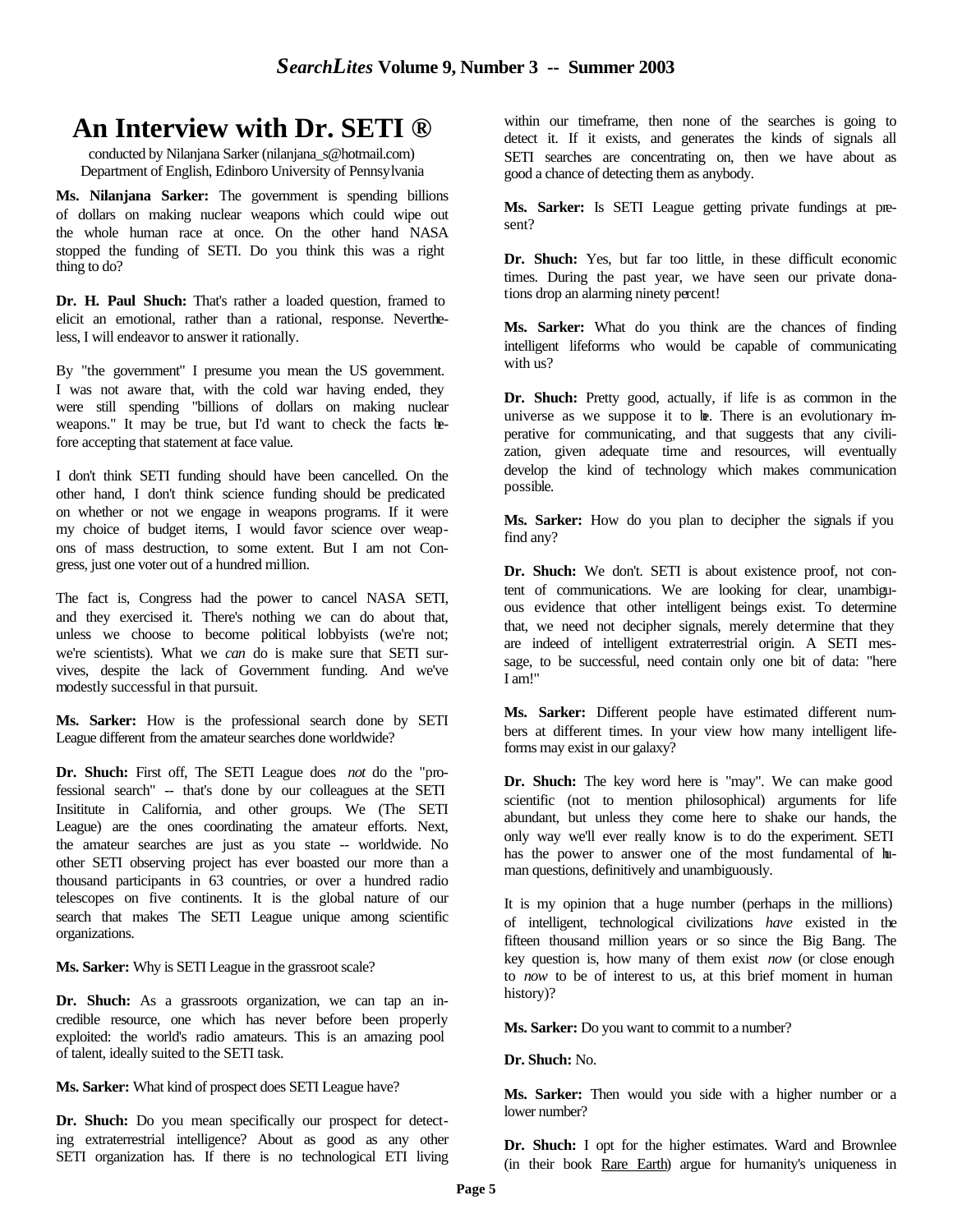the cosmos. They base their argument on the improbability of the long chain of random events that led to our existence. Well, they're right that the chance of another "us" evolving exactly like we did is just about zero. Where their reasoning is flawed, in my opinion, is that we need not find another "us" to find an interesting communications partner. Beings who have evolved in the light of distant suns, who have nothing physical in common with us, can still easily be intelligent, and may have mastered electromagnetic communication technologies.

**Ms. Sarker:** If we find intelligent lifeforms somewhere else in the Universe, do you think they will be carbon based lifeforms?

**Dr. Shuch:** Maybe not carbon based, but certainly water based. Life, based on anything, is not going to exist absent a solvent. The ideal solvent on which life can be built will be polar, and have a high surface tension, and have a wide freezing point to boiling point spread, and have a higher density in the liquid state than in the solid. Water is the only solvent I know which fits all four of these conditions. It is as though water were deliberately designed with life in mind! So, we search for water-based life primarily, whether it practices hydrocarbon chemistry or not.

**Ms. Sarker:** Do you think they will have DNA backbones?

Dr. Shuch: Unless life is immortal, it needs to reproduce. To reproduce, it needs to pass along genetic information. DNA is one mechanism for doing so. But it probably isn't the only one. If exolife evolved independently of life on earth, it probably is not DNA based. If, on the other hand, Hoyle's and Wickramasinghe's theories of panspermia are correct, then life on earth was seeded from beyond. In which case, we, and they, and all life in the universe, may well be related. That would suggest that DNA (and, in fact, hydrocarbon chemistry) might be somehow universal.

**Ms. Sarker:** According to the recent findings, do you think there is any bacterial niche in Mars?

**Dr. Shuch:** I've believed so since before the recent findings. For me, ALH-84001 merely reinforces that belief.

**Ms. Sarker:** Do you think within the next 20 years we would find ET (not neccessarily intelligent) under Europa or subterranean Mars?

**Dr. Shuch:** Probably not within the next 20 years; it takes too long to plan, fund and launch interplanetary missions. Most assuredly within the next 40 years

**Ms. Sarker:** Where are they?

**Dr. Shuch:** Thank you, Enrico Fermi! (If you don't know about the Fermi Paradox, look it up.)

**Ms. Sarker:** If intelligent lifeforms do communicate with us, do you think they would be biological lifeforms or artificial lifeforms? Is there a possibility that artificial lifeforms may take over biological lifeforms, and the signals that we get are generated solely by the artificial lifeforms and have nothing to do with their biological ancestors?

**Dr. Shuch:** I consider artificial lifeforms to be the next step in human evolution. Our technological creatures may well be our decendants. Given that we're going in that direction, it wouldn't surprise me at all if other civilizations are composed of the technological decendants of organic beings.

**Ms. Sarker:** Do you think there is any danger if the intelligent lifeforms elsewhere in the galaxy know of our presence?

**Dr. Shuch:** There is danger if they know about us. There is danger if they don't know about us. The Universe is a dangerous place. Of course, that's no reason to hide under a rock (or to remain on our own rock). It is human (and, I presume, alien) nature to confront danger head-on, in the pursuit of knowledge.

**Ms. Sarker:** In the next 5 years where do you think SETI League will go?

**Dr. Shuch:** We are at a fiscal crossroads; without a respectable infusion of funds, the privatized SETI organizations (including The SETI League) will probably not survive another five years. I optimistically believe that five years is long enough for the economy to recover, for the political winds to shift, and for our society to recognize the value of continued SETI research. If I am wrong in this, SETI will in about five years recede into the footnotes of history.

**Ms. Sarker:** Would we even know if the signals we are receiving are artificially generated? They may even be hidden in the background of natural sounds.

**Dr. Shuch:** Oh, absolutely! SETI seeks the hallmark of artificiality: signals that cannot be produced by nature, through any mechanism which we know or can imagine. We know a great deal already about the natural electromagnetic environment, and are learning more every day. Separating the natural from the artificial requires tremendous computational power, but that's only getting better. Since raw computer power seems to double every year, if we don't have the means to recognize an artificial signal today, surely we will tomorrow.

**Ms. Sarker:** Besides radio or optical search is SETI League thinking of doing any other kinds of search?

**Dr. Shuch:** The entire electromagnetic spectrum is likely turf for communications. Today, we search the microwave and optical segments. As our technology improves, we will expand the search to include the far and near infra-red, ultra-violet, Xray, gamma ray, and cosmic ray spectra. Moving in the opposite direction, once we learn how to detect and process gravity waves, we'll be wanting to search that spectrum as well. There are no wrong frequencies for SETI, merely frequencies that we don't yet know how to monitor.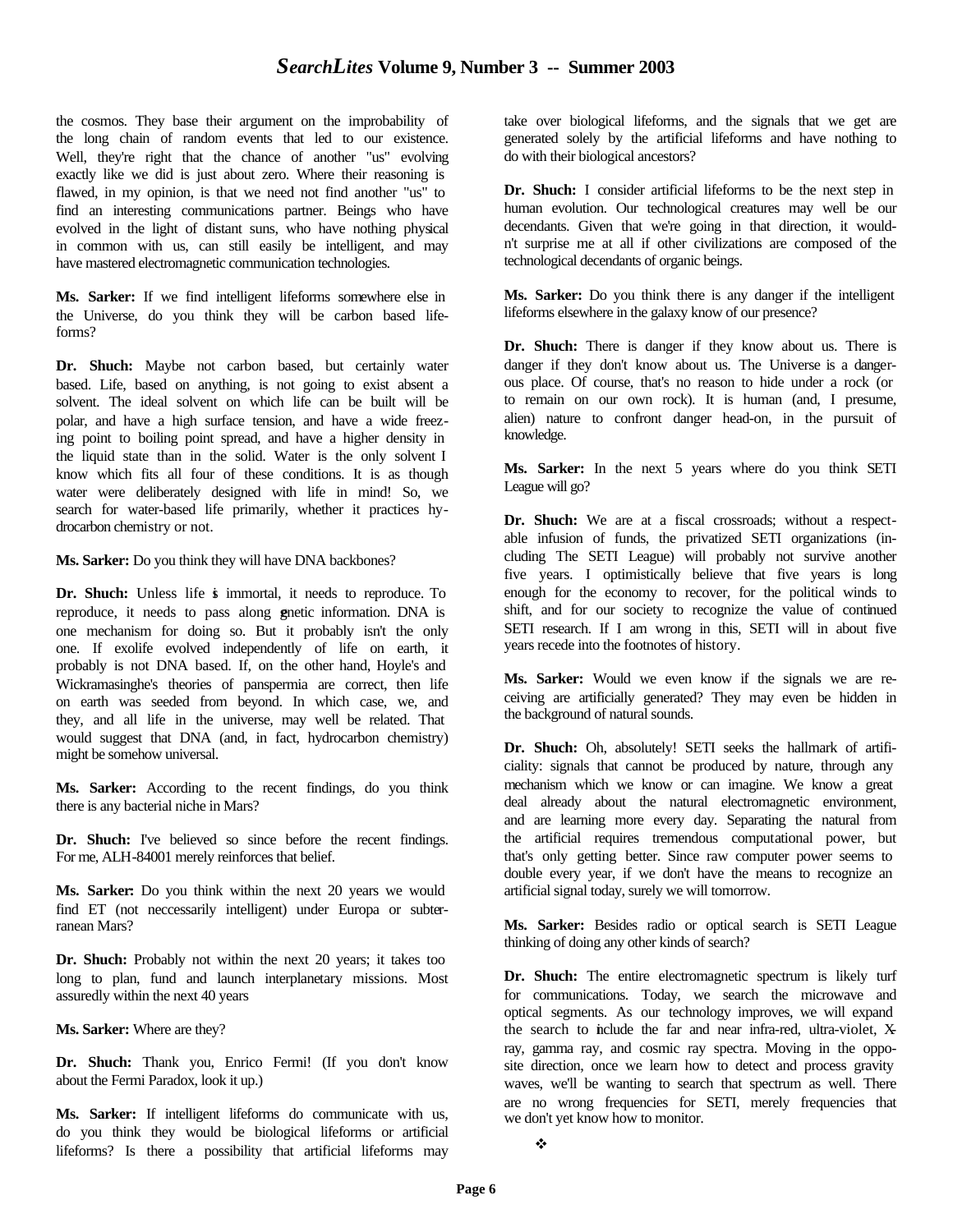#### *Editorial:*

#### **Blame It On Rio by Dr. H. Paul Shuch, Executive Director**

"I think I'm seeing something," the intrepid Argonaut stated to the closed signal verification email list, and then proceeded to post a string of numbers representing date, time, right ascension, declination, frequency, and amplitude. "Anybody care to confirm?"

For a day and a half, the emails flew freely, with half a dozen amateur radio telescopes trained on the same slice of sky, seeking a consensus. Ultimately, I was asked to proffer an opinion. "On a scale of zero to ten," I confidently proclaimed, "we can give this one a three."

An arbitrary attempt at quantification? Hardly! I was rating a detection on the Rio Scale, SETI's newest metric for assessing the importance of any claimed detection. And it's my hope we will join our professional colleagues around the world in making the Rio Scale our measurement standard.

The Rio Scale is an ordinal scale between zero and ten, used to quantify the impact of any public announcement regarding evidence of extraterrestrial intelligence. The concept was first proposed in Rio de Janeiro, Brazil (hence its name) by Ivan Almár and Jill Tarter in a paper presented to a major SETI meeting in October, 2000. Under their leadership, members of the International Academy of Astronautics worked for two years to refine and perfect the Rio Scale, in order to bring some objectivity to the otherwise subjective interpretation of any claimed ETI detection.

The Rio Scale was officially adopted by the international SETI community at the October 2002 World Space Congress in Houston. Within a month, The SETI League was applying it to amateur observations. If it catches on as well as the Richter Scale has for earthquake severity, then the public will have little doubt as to the importance of future SETI detections.

Anyone can do a Rio Scale analysis of any SETI signal detection, be it current, historical, or hypothetical. One need merely answer four questions about the class of the reported phenomenon, the type of discovery, the estimated distance to the source of the phenomenon detected, and the credibility of the person or organization reporting the data. Crunching the resulting numbers yields a single integer, zero to ten, which we can then report to each other and to the press.

If you have access to the Internet with a JavaScriptenabled browser, you are invited to try your hand at an interactive Rio Scale Calculator. Browse to <http://iaaseti.org> and follow the Rio Scale links. Radio buttons enable you to quickly enter the particulars of the detection being analyzed. The calculator software computes the resulting Rio Scale value for the event under study. Members of the scientific community and the press can use this tool for estimating Rio values during analysis of SETI candidate events, and are encouraged to assign Rio Scale values in quantifying their estimates of the importance of any reputed detection. The Rio Scale is a tool for dynamic, rather than static, analysis. Throughout the life of any candidate SETI event, as research is conducted and verification measures pursued, new information is constantly being made available which will

impact our perceptions as to the significance and credibility of the claimed detection. Thus, the Rio Scale value assigned to any SETI detection can be expected to change significantly (either upward or downward) over time. In the case of the Project Argus detection cited above, during the course of a week's observations, the assigned value slid from three down to zero, when the source of the signal was finally traced to terrestrial interference.

This one wasn't ET calling home. But it might have been. When The Call is finally intercepted, and we assign it a high Rio Scale value, I'm willing to bet the detection will have been made by a SETI League member.

### **SETI Bookshelf**

#### **Recommended reading, compiled by Prof. Allen Tough for Con***tact In Context* **<http://cic.setileague.org>**

Astrobiology. This new quarterly describes itself as "a forum for scientists seeking to advance our knowledge of life's origin, evolution, distribution, and destiny in the universe." It is edited by Dr. Sherry Cady and published by Mary Ann Liebert Inc.

Ragbir Bhathal (Guest Editor), **SETI — 6: The search for extraterrestrial intelligence.** Special issue of Acta Astronautica, 46 (10-12), May-June 2000. Selected papers from the International Academy of Astronautics SETI sessions in 1996 through 1998.

Eric Chaisson, **Cosmic evolution: The rise of complexity in nature.** 2001. "Recent advances throughout the sciences suggest that all organized systems share generic phenomena characterizing their emergence, development, and evolution. Whether they are physical, biological, or cultural systems, certain similarities and homologies pervade evolving entities throughout an amazingly diverse Universe."

David Darling, **Life everywhere: The maverick science of astrobiology.** 2001. "This book is a report from the frontline of astrobiological research, an examination of issues, arguments and experimental results foremost in the minds of those who are spearheading this astonishing new field. Beyond that, it is an attempt to see the way ahead, to identify the concepts that may eventually unify our understanding of life in a broader context. On what may be the brink of our first encounter with an alien species, we ask: What principles govern the emergence and evolution of life throughout the cosmos? Where can we expect to find other living worlds, and what will we discover on them?"

Steven J. Dick, **The biological universe: The twentiethcentury extraterrestrial life debate and the limits of science.** 1996. This insightful intellectual history shows how separate scientific disciplines eventually converged to form the new fields of SETI and astrobiology. The book spells out the biological universe as a new cosmological worldview. Steven Dick's keynote address at the 2002 SETI League Technical Symposium noted that "we may in fact live in a post biological universe, one that has moved beyond flesh and blood intelligence to artificial intelligence (AI), a product of cultural rather than biological evolution."

*To be continued in the next issue of SearchLites.* v